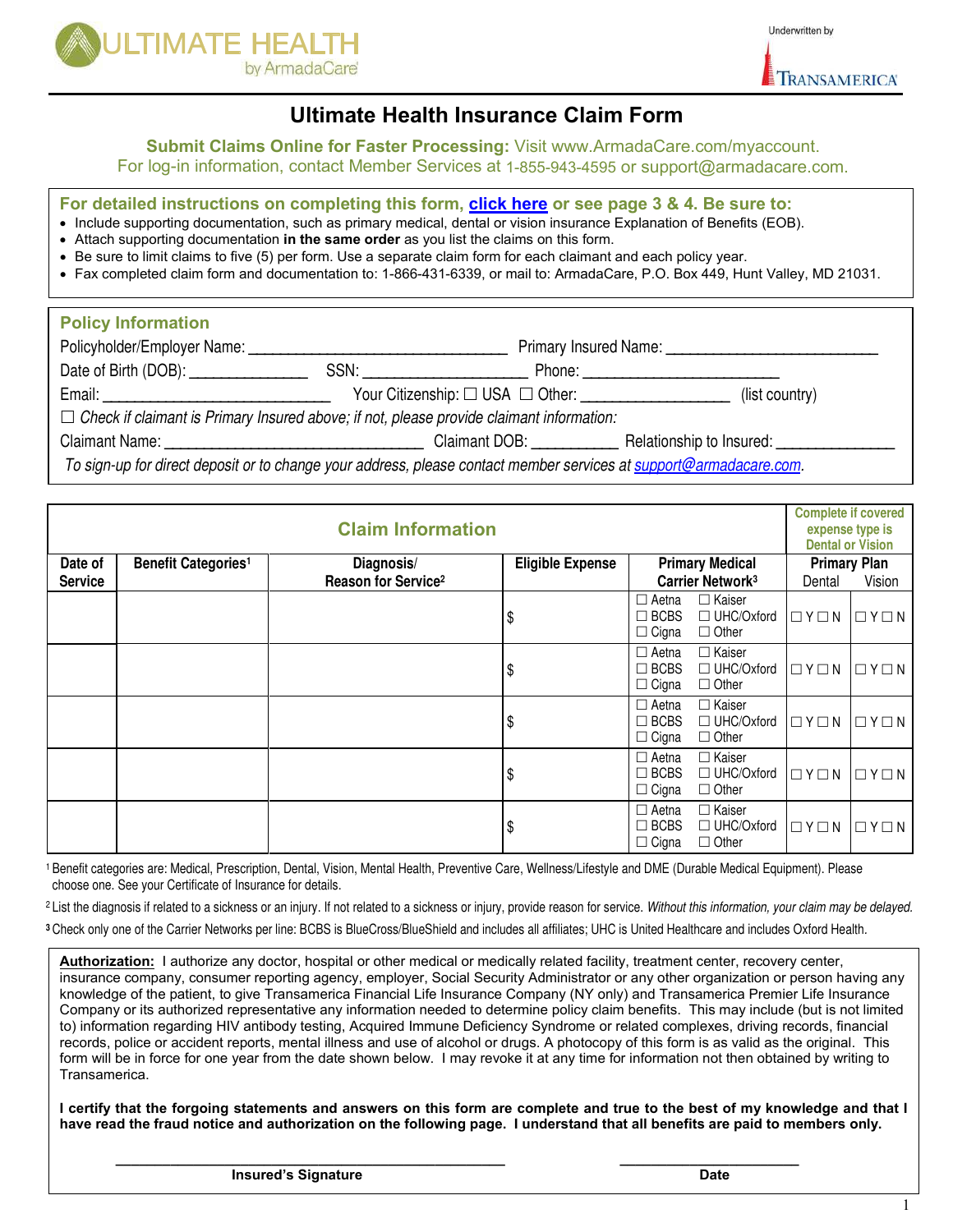## **Claim Fraud Warning**

Your state may require the following notice: Any person who knowingly presents a false or fraudulent claim for payment of a loss or benefit or knowingly presents false information in an application for insurance is guilty of a crime and may be subject to fines and confinement in prison.

#### **State Specific Notices:**

**Alabama:** Any person who knowingly presents a false or fraudulent claim for payment of a loss or benefit or who knowingly presents false information in an application for insurance is guilty of a crime and may be subject to restitution fines or confinement in prison, or any combination thereof.

**Alaska:** A person who knowingly and with intent to injure, defraud, or deceive an insurance company files a claim containing false, incomplete, or misleading information may be prosecuted under state law.

**Arizona:** For your protection, Arizona law requires the following statement to appear on this form. Any person who knowingly presents a false or fraudulent claim for payment of a loss is subject to criminal and civil penalties.

**Arkansas, District of Columbia, Louisiana, Rhode Island, Texas, West Virginia:** Any person who knowingly presents a false or fraudulent claim for payment of a loss or benefit or knowingly presents false information in application for insurance is guilty of a crime and may be subject to fines and confinement in prison.

**California:** For your protection, California law requires the following to appear on this form. Any person who knowingly presents false or fraudulent claim for the payment of a loss is guilty of a crime and may be subject to fines and confinement in state prison.

**Colorado: It is unlawful to knowingly provide false, incomplete, or misleading facts or information to any insurance company for the purpose of defrauding or attempting to defraud the company. Penalties may include imprisonment, fines, denial of insurance and civil damages. Any insurance company or agents of an insurance company who knowingly provides false, incomplete, or misleading facts or information to a policyholder or claimant for the purpose of defrauding or attempting to defraud the policyholder or claimant with regard to a settlement or award payable from insurance proceeds shall be reported to the Colorado Division of Insurance within the Department of Regulatory Agencies.**

**Delaware, Idaho, Indiana:** Any person who knowingly, and with intent to injure, defraud or deceive any insurer, files a statement of claim containing any false, incomplete or misleading information is guilty of a felony.

**Florida:** Any person who knowingly and with intent to injure, defraud, or deceive any insurer files a statement of claim or an application containing any false, incomplete, or misleading information is guilty of a felony of the third degree.

**Kentucky, Pennsylvania:**Any person who knowingly and with intent to defraud any insurance company or other person files an application for insurance or statement of claim containing any materially false information or conceals for the purpose of misleading, information concerning any fact material thereto commits a fraudulent insurance act, which is a crime and subjects such person to criminal and civil penalties.

**Maine, Tennessee, Virginia, Washington:** It is a crime to knowingly provide false, incomplete, or misleading information to an insurance company for the purpose of defrauding the company. Penalties include imprisonment, fines, and denial of insurance benefits.

**Maryland:** Any person who knowingly or willfully presents a false or fraudulent claim for payment of a loss or benefit or who knowingly or willfully presents false information in an application for insurance is guilty of a crime and may be subject to fines and confinement in prison.

**Minnesota:** A person who files a claim with intent to defraud or helps commit a fraud against an insurer is guilty of a crime.

**New Hampshire:** Any person who, with a purpose to injure, defraud or deceive any insurance company, files a statement of claim containing any false, incomplete or misleading information is subject to prosecution and punishment for insurance fraud, as provided in RSA 638:20.

**New Jersey:** Any person who knowingly files a statement of claim containing any false or misleading information is subject to criminal and civil penalties.

**New York:** Any person who knowingly and with intent to defraud any insurance company or other person files an application for insurance or statement of claim containing any materially false information, or conceals for the purpose of misleading, information concerning any fact material thereto, commits a fraudulent insurance act, which is a crime, and shall also be subject to a civil penalty not to exceed five thousand dollars and the stated value of the claim for each such violation.

**Ohio:** Any person that knowingly presents false information in an application for insurance or life settlement contract is guilty of a crime and may be subject to fines and confinement in prison.

**Oklahoma:** WARNING: Any person who knowingly, and with intent to injure, defraud or deceive any insurer, makes any claim for the proceeds of an insurance policy containing any false, incomplete or misleading information is guilty of a felony.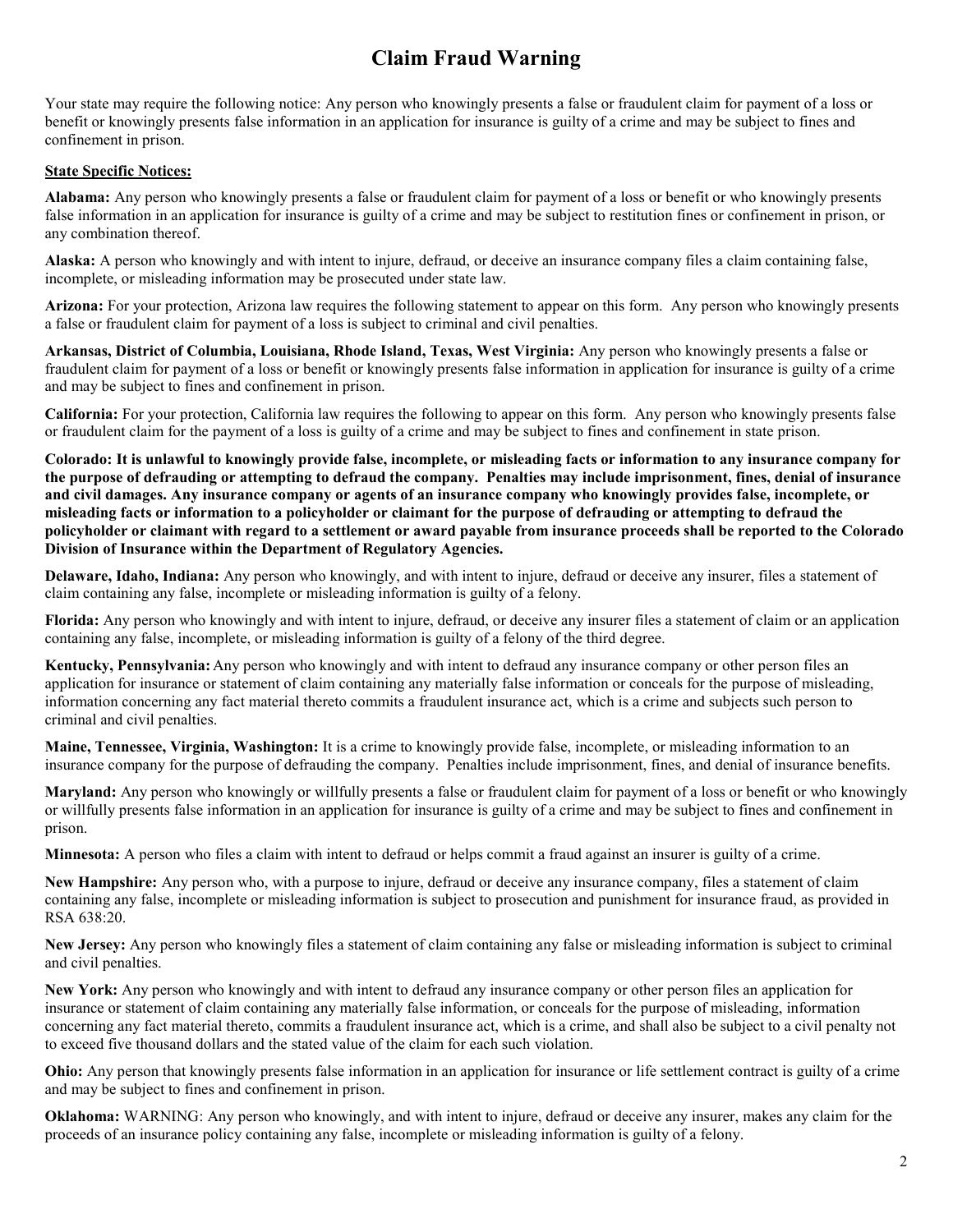#### <span id="page-2-0"></span>Submit to Primary Insurance First & Get Explanation of Benefits (EOB) Back 1

**File online instead of using the form for faster processing.** Visit [www.ArmadaCare.com/myaccount.](http://www.armadacare.com/myaccount)  Your initial username is your first initial and last 5 digits of your SSN. Your initial password is the word *password*. If you forget your username or password, call Member Services.

#### **Use one form per member and policy year.**

The primary member and spouse/dependent(s) cannot list claims on the same form. Policy year isn't necessarily the same as calendar year. If you are not sure what your policy year is for Ultimate Health, ask your HR administrator or contact Member Services.

**Either mail or fax** your paper claim form—not both. Submit just the first page along with supporting documentation back to Ultimate Health.

**Write the claim amount (amount that you owe)**  under Eligible Expense. This is the amount you are responsible for—not the total charged amount. **Do not write "See Attached."**

#### **Tell us if you have primary dental or vision insurance if the Benefit Category is dental or**

**vision.** Do you have primary dental coverage, and is the expense a dental expense? Check "Y" under Dental, and attach a dental EOB. Do you have primary vision coverage and is the expense a vision expense? Check "Y" under Vision and attach a vision EOB. Otherwise, check "N" to indicate no primary dental or vision coverage.

#### **Be sure to indicate the Benefit Category.** Some

examples of items that are generally eligible under Wellness/Lifestyle may include chiropractic treatment, acupuncture and prescribed massage therapy. Preventive Care typically may include Executive Physical tests, routine exams and lab screenings. Examples of durable medical equipment (DME) items generally eligible for reimbursement are wigs, hearing aids and orthotics. Your primary resource for what is covered under each category is your Certificate of Insurance provided to you by your employer. **Do not write "See Attached."**

Submit Ultimate **Health Claim with Documentation** 

# Get Reimbursed **3** via Direct Deposit<br>or By Check

Underwritten by **OULTIMATE HEALTH** by ArmadaCare TRANSAMERICA Ultimate Health Insurance Claim Form Submit Claims Online for Faster Processing: Visit www.ArmadaCare.com/myaccount. For log-in information, contact Member Services at support@armadacare.com For detailed instructions on completing this form, click here or see page 3 & 4. Be sure to Include supporting documentation, such as primary medical, dental or vision insurance Explanation of Benefits (EOB) Attach supporting documentation in the same order as you list the claims on this form.<br>
Be sure to limit claims to five (5) per form. Use a separate claim form for each claimant and each policy year Fax completed claim form and documentation to: 1-866-431-6339, or mail to: ArmadaCare, P.O. Box 449, Hunt Valley, MD 21031. **Policy Information** Policyholder/Employer Name: Primary Insured Name: Date of Birth (DOB): Phone: SSN: Your Citizenship: [ USA [ Other: Email: (list country)  $\Box$  Check if claimant is Primary Insured above; if not, please provide claimant information: Claimant Name: Claimant DOB: Relationship to Insured: Has address changed since last claim?  $\Box$  No  $\Box$  Yes If yes, please provide new address. mplete if covere **Claim Information** expense type is tal or<sup>1</sup> **Primary Medical Benefit Categories1** Diagnosis/ **Eligible Expense** Date of **Primary Plan** Reason for Service<sup>3</sup> Carrier Network<sup>3</sup> Dental Vision Service El Kaiser<br>El <del>UI</del> iC Cxford UYUN ۰ **BCBS**  $\Box Y \Box N$  $\Box$  Other Cigna 1<br>| Aetna<br>| BCBS<br>| Cigna □ Kaiser<br>□ UHClOxford<br>□ Other ś  $\Box Y \Box N$  $\Box Y \Box N$ □ Kaiser<br>□ UHC/Oxford<br>□ Other nema<br>BCBS  $\Box Y \Box N$  $\Box Y \Box N$  $\Box$  Cigna □ Kaiser<br>□ UHClOxford<br>□ Other  $\neg$  4 Aetna<br>BCBS<br>Cigna ś OYON OYON T Ar □ Kaise **BCBS** UHC/Oxford  $TY \square N$  $\Box Y \Box N$ □ Cigna □ Other rfyKategories are: Medical, Prescription, Dental, Vision, Mental Health, Preventive Care, Wellness/Lifestyle and DME (Durable Medical Equipment). Pleas<br>Se one. See your Certificate of Insurance for details. <sup>1</sup>Benefit ca List the diagnosis if related to a sickness or an injury. If not related to a sickness or injury, provide reason for service. Without this information, your claim may be delayed. <sup>3</sup>Check only one of the Carrier Networks per line: ECBS is BlueCross/BlueShield and includes all affiliates; UHC is United Healthcare and includes Oxford Health Authorization: I authorize any doctor, hospital or other medical or medically related facility, treatment center, recovery center insurance company, consumer reporting agency, employer, Social Security Administrator or any other organization or person having any<br>knowledge of the patient, to give Monumental Life Insurance Company or its authorized rep Now the policy daim benefits. This may include (but is not limited to) information regarding HIV antibody testing, Acquired Immune<br>Deficiency Syntrome or related complexes, driving records, financial records, police or acc I certify that the forgoing statements and answers on this form are complete and true to the best of my knowledge and that I<br>have read the fraud notice and authorization on the following page. I understand that all benefit Insured's Signature Date **Be sure to sign with an actual signature, not your name in a "signature font".** Be sure to date